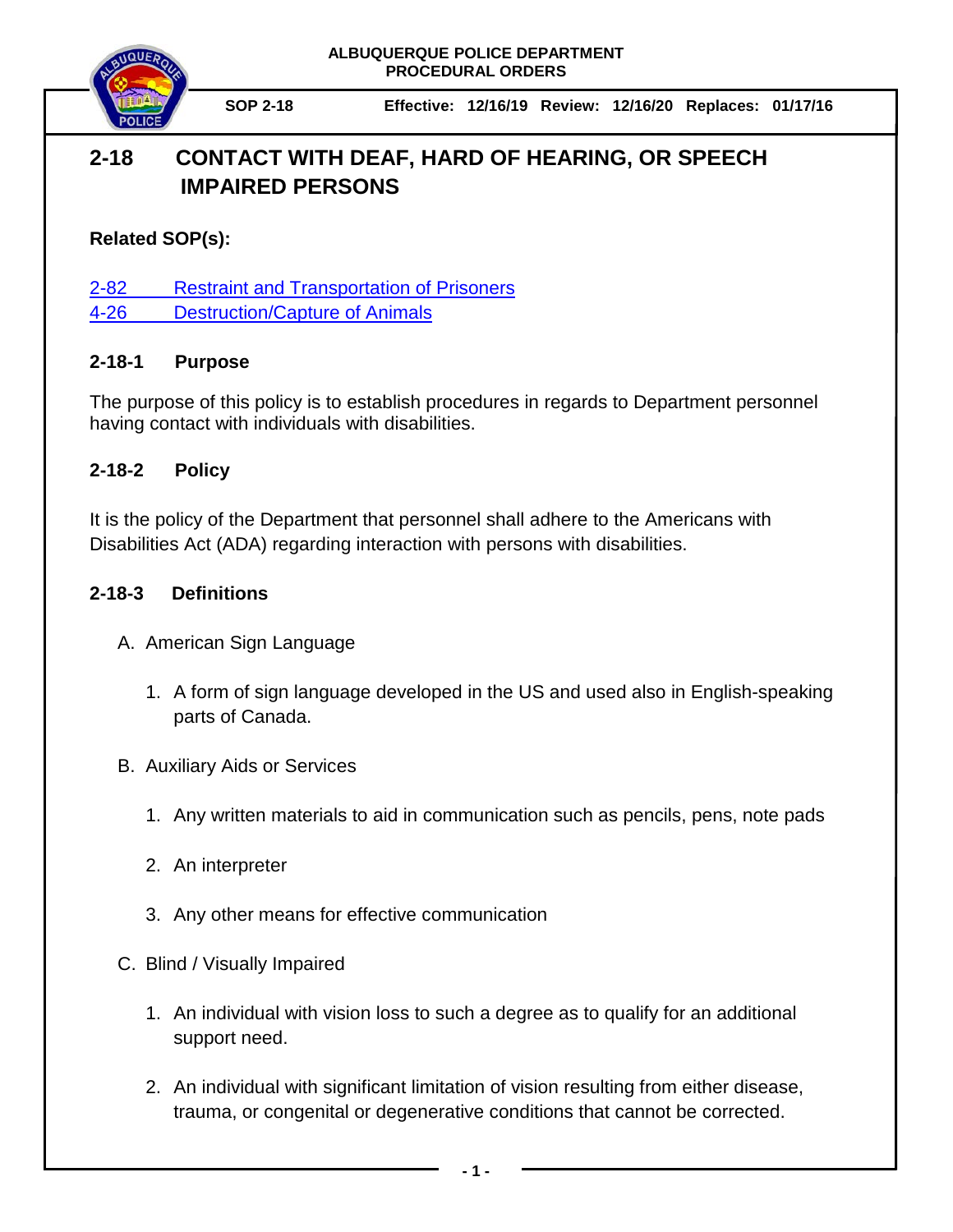#### **ALBUQUERQUE POLICE DEPARTMENT PROCEDURAL ORDERS**



**SOP 2-18 Effective: 12/16/19 Review: 12/16/20 Replaces: 01/17/16**

- D. Deaf / Hard of Hearing
	- 1. A partial or total lack of hearing that may be present at birth (congenital) or may be acquired at any age thereafter.
- E. Deaf-Blind
	- 1. An individual with the combination of hearing and visual losses.
	- 2. Many deaf-blind have enough vision to be able to move about in their environments, recognize familiar people, see sign language at close distances, and perhaps read large print. Others have sufficient hearing to recognize familiar sounds, understand some speech, or develop speech themselves. The range of sensory impairments included in the term "deaf-blindness" is great.
- F. ECC
	- 1. Emergency Communications Center
- G. Primary Consideration
	- 1. Occurs when the officer must honor choice of Auxiliary Aids or Services of the individual unless:
		- a. The officer can show through mutual agreement that another equally effective means of communication is available; or
		- b. The use of the service would result in fundamental alteration in the service, program, or activity, or incur undue financial and administrative burdens.
- H. Service Animal
	- 1. Any animal that is individually trained to do work or perform tasks for the benefit of an individual with a disability, including a physical, sensory, psychiatric, intellectual, or other mental disability.
- I. Sign Language Interpreter
	- 1. A licensed and certified interpreter for sign language

#### **2-18-4 Rules and Responsibilities**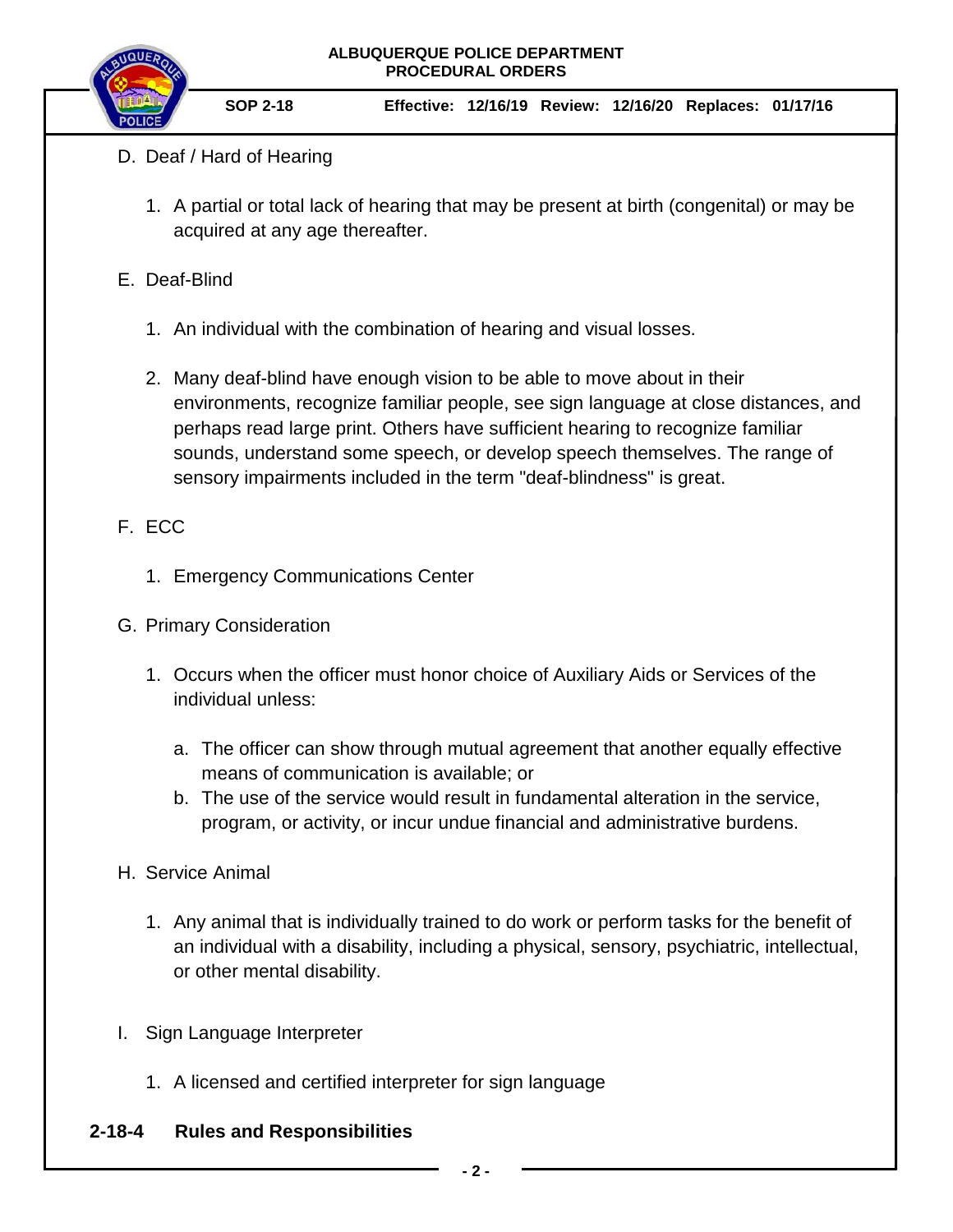|   | ALBUQUERQUE POLICE DEPARTMENT<br><b>PROCEDURAL ORDERS</b>                                                                                                                                                                                                                                                                                                                                                                                                                                                                                                                                                                                             |
|---|-------------------------------------------------------------------------------------------------------------------------------------------------------------------------------------------------------------------------------------------------------------------------------------------------------------------------------------------------------------------------------------------------------------------------------------------------------------------------------------------------------------------------------------------------------------------------------------------------------------------------------------------------------|
|   | <b>SOP 2-18</b><br>Effective: 12/16/19 Review: 12/16/20 Replaces: 01/17/16                                                                                                                                                                                                                                                                                                                                                                                                                                                                                                                                                                            |
|   | A. Contact with Individuals with Blindness                                                                                                                                                                                                                                                                                                                                                                                                                                                                                                                                                                                                            |
|   | 1. Officers shall verbally identify themselves as a law enforcement officer<br>immediately.                                                                                                                                                                                                                                                                                                                                                                                                                                                                                                                                                           |
|   | 2. Personnel should refrain from speaking loudly because most people who are<br>visually impaired hear well.                                                                                                                                                                                                                                                                                                                                                                                                                                                                                                                                          |
|   | 3. Personnel should verbally identify the individual(s) when conversing in a group<br>format.                                                                                                                                                                                                                                                                                                                                                                                                                                                                                                                                                         |
|   | 4. Personnel should avoid lapses in conversation without informing the victims.                                                                                                                                                                                                                                                                                                                                                                                                                                                                                                                                                                       |
|   | 5. Personnel shall inform individuals when they are being recorded.                                                                                                                                                                                                                                                                                                                                                                                                                                                                                                                                                                                   |
|   | 6. Personnel shall never pet service/guide animals without permission.                                                                                                                                                                                                                                                                                                                                                                                                                                                                                                                                                                                |
|   | 7. Personnel should verbally assist individual in orienting to surroundings.                                                                                                                                                                                                                                                                                                                                                                                                                                                                                                                                                                          |
|   | 8. Personnel should obtain explicit permission to physically assist the individual.                                                                                                                                                                                                                                                                                                                                                                                                                                                                                                                                                                   |
|   | B. Contact with Deaf, Hard of Hearing, or Speech Impaired Individuals                                                                                                                                                                                                                                                                                                                                                                                                                                                                                                                                                                                 |
|   | 1. Consensual Encounters and Reasonable Suspicion Encounters                                                                                                                                                                                                                                                                                                                                                                                                                                                                                                                                                                                          |
|   | a. Officers will ensure that known impaired individuals can see them before trying<br>to contact them.                                                                                                                                                                                                                                                                                                                                                                                                                                                                                                                                                |
|   | b. Officers may utilize Auxiliary Aids when contacting impaired individuals.                                                                                                                                                                                                                                                                                                                                                                                                                                                                                                                                                                          |
| 6 | 2. Utilization of Interpreter                                                                                                                                                                                                                                                                                                                                                                                                                                                                                                                                                                                                                         |
|   | a. Officers will request a Sign Language Interpreter through ECC in order to<br>interview victims and interrogate suspects that are Deaf or if requested by an<br>individual that is hard of hearing.<br>Officers will note the Sign Language Interpreter call-out in the report.<br>i.<br>ii. If a Sign Language Interpreter is unable to respond within a reasonable<br>amount of time, the officer must note this in the police report.<br>iii. Officers will not utilize family or friends to interpret for these investigations.<br>b. Officers may use other Auxiliary Aids for the initial investigation prior to an<br>interpreter's arrival. |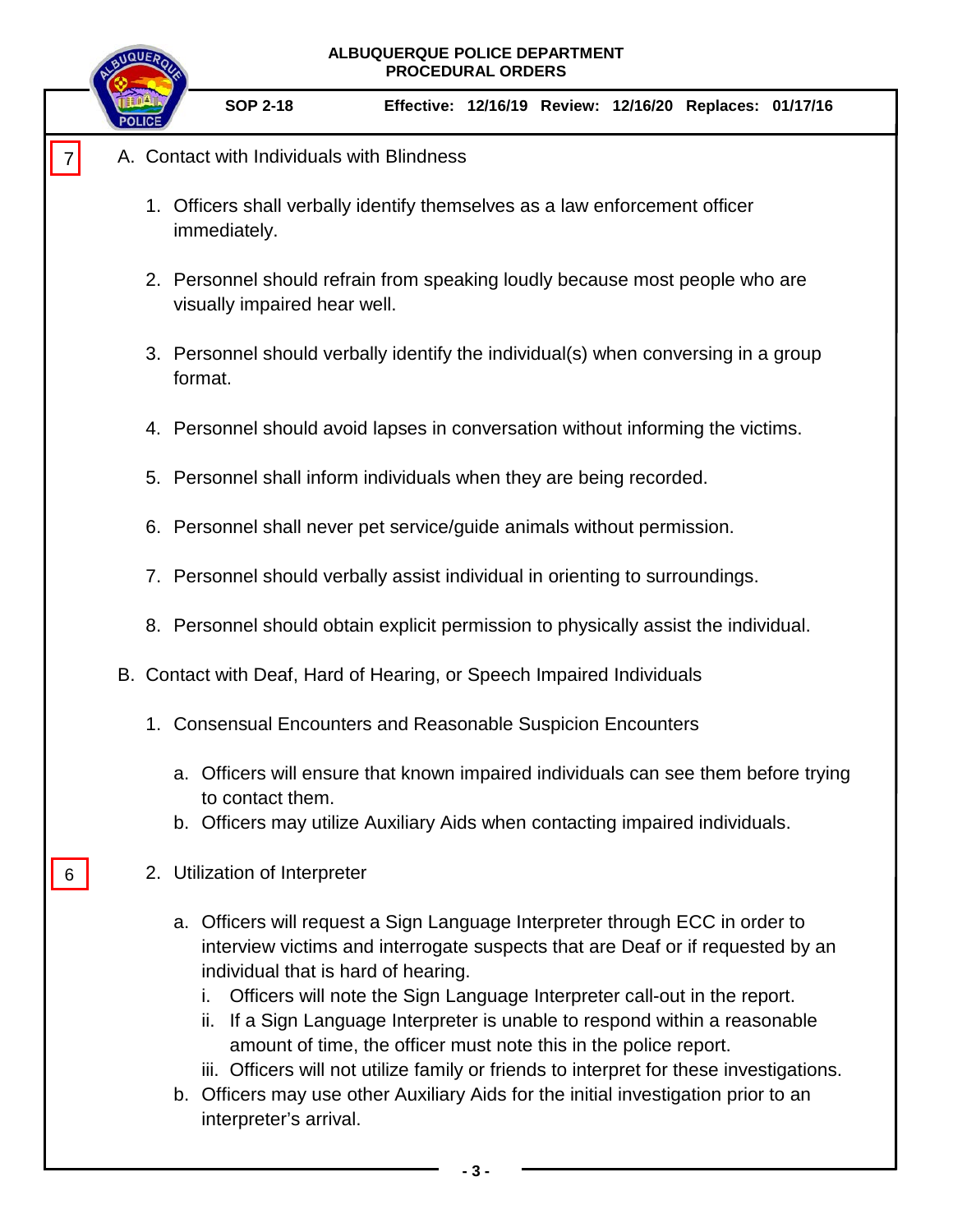